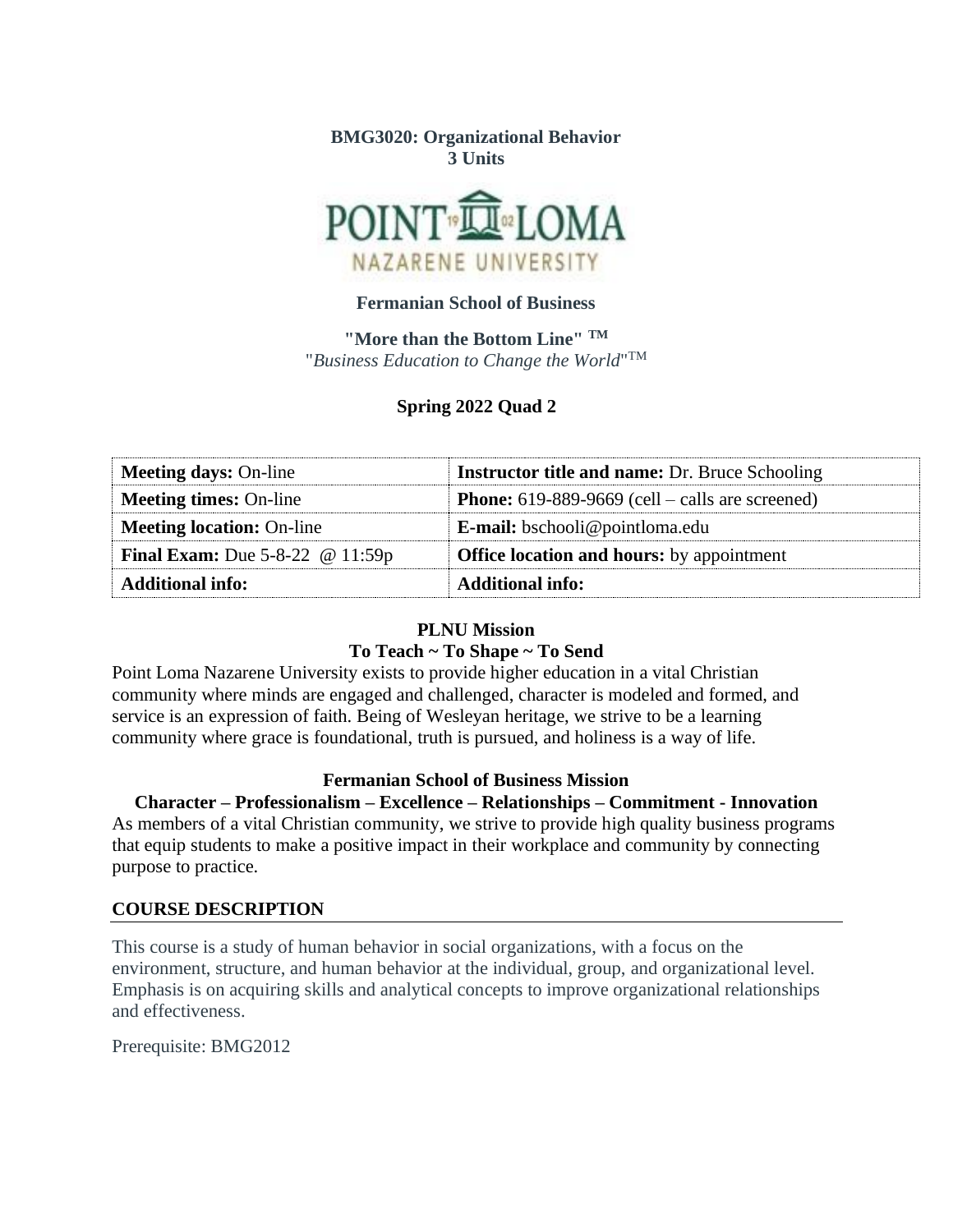## **COURSE LEARNING OUTCOMES**

Upon completion of this course, students will be able to:

1. Identify the key management principles relating to environment, structure and human behavior at the individual, group and organizational levels (PLO 1 & F1).

2. Prepare strategies for improving work performance and organizational effectiveness (PLO 2 & F1).

3. Assess the impact of various organizational structures on corporate culture and behavior (PLO F2).

4. Analyze the ethical impacts when managing people and resources (PLO 4).

5. Collaborate effectively in a team to thoroughly assess an organization and make sound recommendations (PLO 5).

6. Demonstrate effective business communication through written and verbal means (PLO 3).

## **CONTENT OVERVIEW**

The study of Organizational Behavior is divided into four areas: Individuals, Groups, Structures, Context (or Environment). BMG320, therefore, focuses in on those four areas. Below is a general overview of the course content overview:

| <b>WEEK</b>                 | <b>DATE</b> | <b>COURSE CONTENT</b>                                                 |  |  |  |  |  |  |
|-----------------------------|-------------|-----------------------------------------------------------------------|--|--|--|--|--|--|
| WK 1<br>Module 1            | $3 - 14$    | Ch 1 Why Organizational Behavior (OB)                                 |  |  |  |  |  |  |
|                             |             | Ch <sub>2</sub><br>What makes up OB                                   |  |  |  |  |  |  |
|                             |             | ORGANIZATIONAL BEHAVIOR: INDIVIDUALS                                  |  |  |  |  |  |  |
| WK <sub>2</sub><br>Module 2 | $3 - 21$    | $Ch 3$ Personality – Is it all about me?                              |  |  |  |  |  |  |
|                             |             | Attitudes – When we insert others<br>Ch <sub>4</sub>                  |  |  |  |  |  |  |
| WK <sub>3</sub><br>Module 3 | $3 - 28$    | $\mathop{\mathrm{Ch}}\nolimits 5$<br>Motivation – Getting up everyday |  |  |  |  |  |  |
|                             |             | <b>ORGANIZATIONAL BEHAVIOR: GROUPS</b>                                |  |  |  |  |  |  |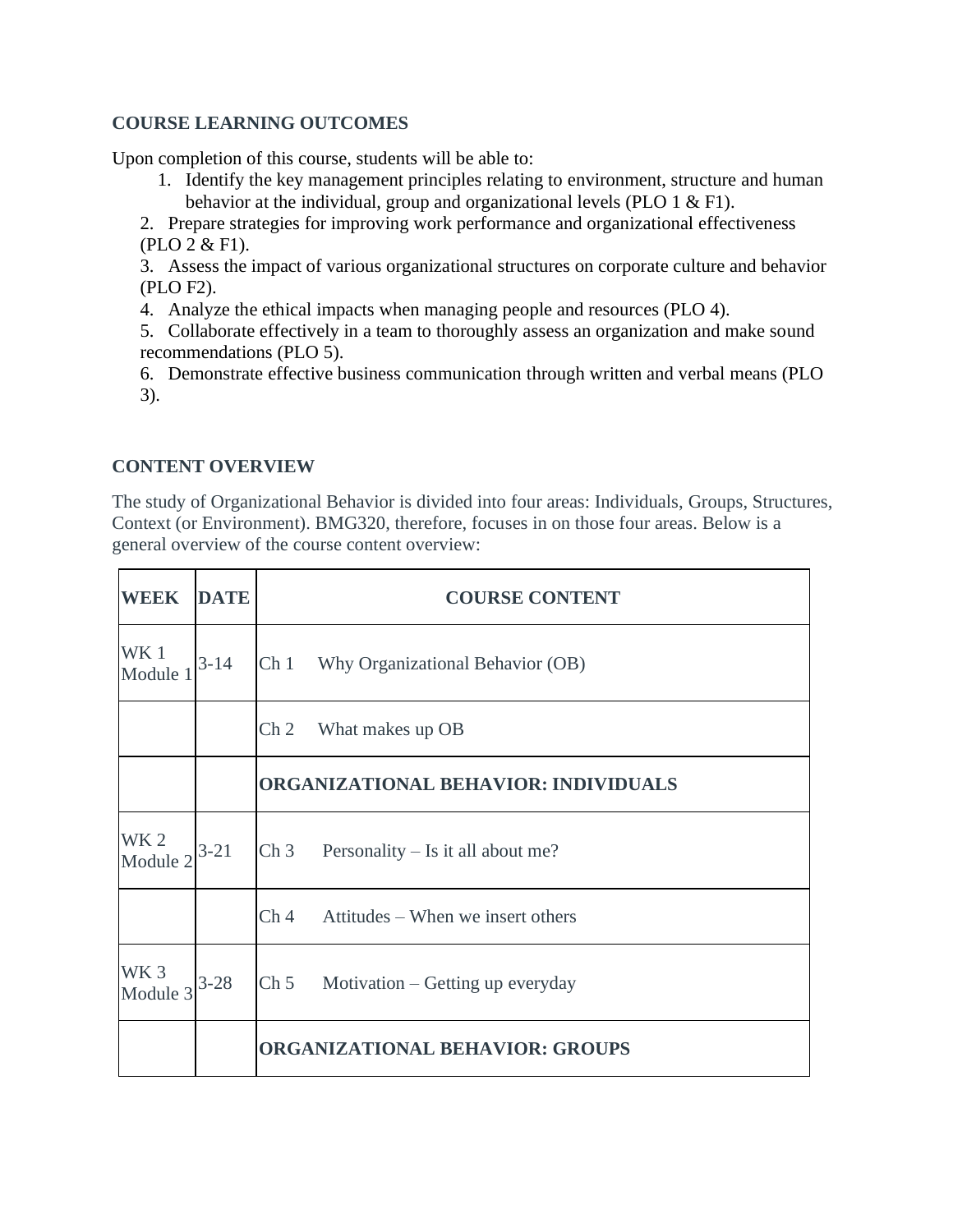|                                |                                         | Ch 8                                                    | Communication – What makes a group great?                    |  |  |  |  |
|--------------------------------|-----------------------------------------|---------------------------------------------------------|--------------------------------------------------------------|--|--|--|--|
| WK4<br>Module 4                | $4 - 4$                                 | Ch <sub>9</sub><br>Work Groups -- How to choose a Group |                                                              |  |  |  |  |
|                                |                                         |                                                         | <b>Ch 11</b> Politics – How to survive a Group               |  |  |  |  |
| <b>WK 5</b><br>Module<br>Light | $4 - 11$                                | Ethics and Organizational                               |                                                              |  |  |  |  |
|                                |                                         | <b>ORGANIZATIONAL BEHAVIOR: STRUCTURES</b>              |                                                              |  |  |  |  |
| WK 6<br>Module 5               | $4 - 18$                                |                                                         | Ch 16 Culture -- I can create it                             |  |  |  |  |
|                                |                                         |                                                         | <b>Ch 12</b> Leadership – Somebody has to do it              |  |  |  |  |
| WK7<br>Module 6                | $4 - 25$                                |                                                         | Ch 15 Design -- Give me my crayons!                          |  |  |  |  |
|                                | <b>ORGANIZATIONAL BEHAVIOR: CONTEXT</b> |                                                         |                                                              |  |  |  |  |
|                                |                                         |                                                         | <b>Ch 10</b> Diversity – Why doesn't everyone think like me? |  |  |  |  |
| WK8<br>Module 7                | $5 - 2$                                 |                                                         | <b>Ch 18</b> Change – Everyone says they love it, but        |  |  |  |  |
|                                |                                         | <b>Ch 13</b>                                            | Conflict and Negotiation - When life gets hard               |  |  |  |  |
|                                |                                         |                                                         |                                                              |  |  |  |  |

# COURSE CREDIT HOUR INFORMATION

In the interest of providing sufficient time to accomplish the stated Course Learning Outcomes, this class meets the PLNU credit hour policy for a 3 unit class delivered over 8 weeks. Specific details about how the class meets the credit hour requirement can be provided upon request.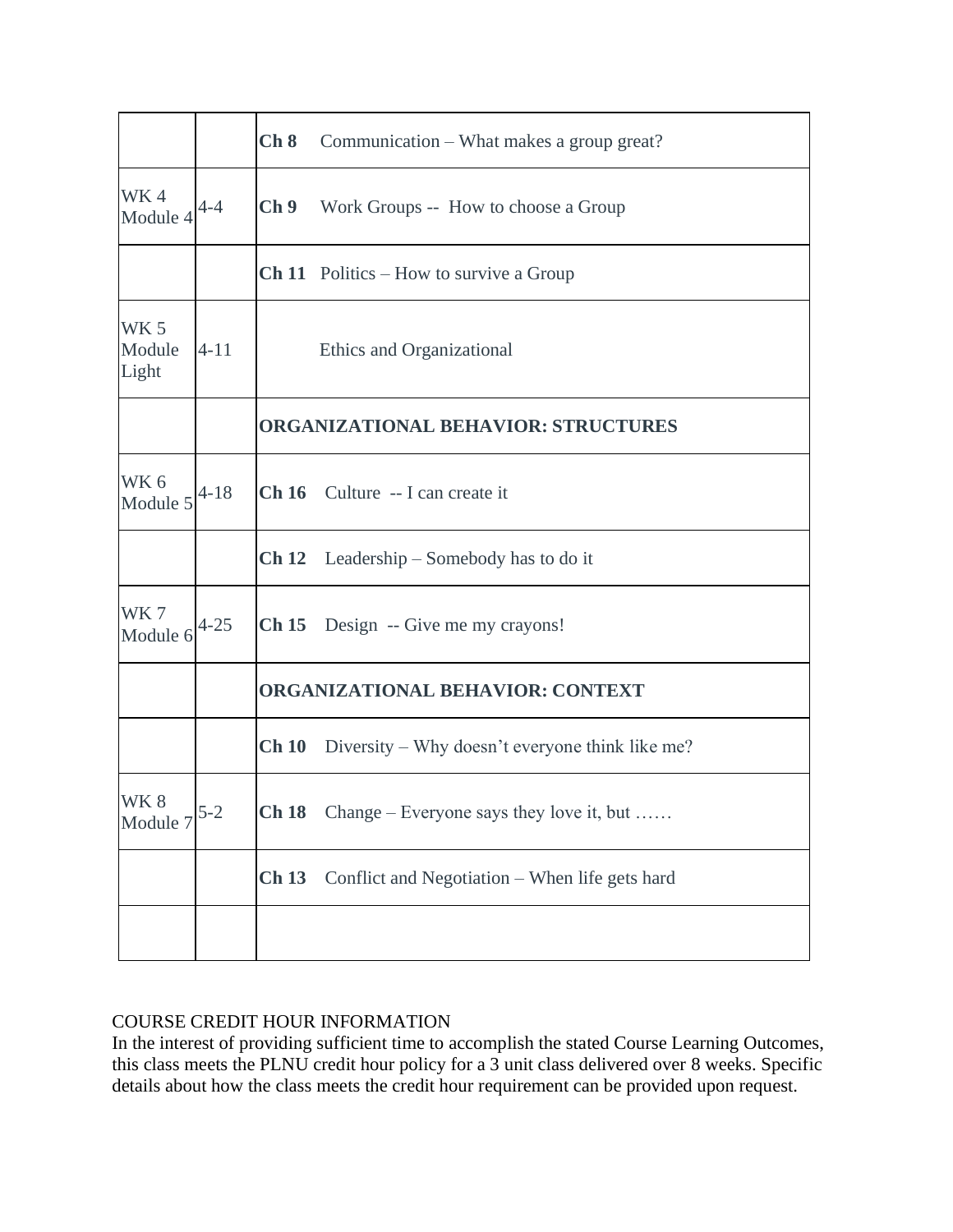| <b>Assignments &amp; Activities</b>                               | <b>Course Hours</b> |  |  |
|-------------------------------------------------------------------|---------------------|--|--|
| Reading Course Content Pages &<br><b>PowerPoint Presentations</b> | $12 \text{ hrs}$    |  |  |
| Reading ORGB <sup>5</sup>                                         | 30 hrs              |  |  |
| Reading <i>Blink</i>                                              | 8 hrs               |  |  |
| <i>Blink</i> Exam                                                 | 1 <sub>hr</sub>     |  |  |
| Reading Superforecasting                                          | $10$ hrs            |  |  |
| <i>Superforecasting</i> Exam                                      | 1 <sub>hr</sub>     |  |  |
| Watching Videos & Related Activities                              | $14$ hrs            |  |  |
| <b>Discussion Boards</b>                                          | 3 hrs               |  |  |
| <b>Weekly Quizzes</b>                                             | 4 hrs               |  |  |
| <b>Weekly Assignments</b>                                         | $15$ hrs            |  |  |
| <b>Case Studies</b>                                               | 8 hrs               |  |  |
| <b>Weekly Reflection Meetings (Group</b><br>Work)                 | 14 hrs              |  |  |
| <b>TOTAL COURSE HOURS</b>                                         | $120$ hrs           |  |  |

**Course Schedule and Assignments:**

**Course activities are explained in detail in the weekly modules of Canvas.** However, each week generally consists of two sets of -- a faith-integration activity, a lecture that you read, a chapter to read in *ORGB<sup>5</sup>* , a PowerPoint to view, a quiz from *ORBG<sup>5</sup>* reading, a video to watch and a response activity, an additional reading (*Blink* first and then *Superforecasters*, a short assignment, and an online meeting with a small group of classmates. A few of the weeks have an additional exam, a literature review assignment, or a case study assignment.

# **TEXTS and OTHER REQUIRED MATERIALS**

- 1. Nelson, D. L. and Quick, J. C., (2017), ORGB<sup>5</sup>. Organizational Behavior. 5<sup>th</sup> Cengage Learning 4LTR Press.
- 2. Gladwell, M., (2005). Blink: The power of thinking without thinking. Back Bay Books, Little and Brown ISBN [0-316-17232-4](https://en.wikipedia.org/wiki/Special:BookSources/0-316-17232-4) (Links to an external site.) Links to an external site.
- 3. Tetlock, P.E., (2015) Superforecasting: The art and science of prediction. Crown Publishers, New York, NY.
- 4. Harvard Business School Publishing: Thomas Green: Power, Office Politics, and a Career in Crisis. Available from the [HBP Course Pack](http://cb.hbsp.harvard.edu/cbmp/access/79169354) for \$4.25 Link to Harvard Publishing can be found in the "Required Materials" in the Getting Started Module in Canvas.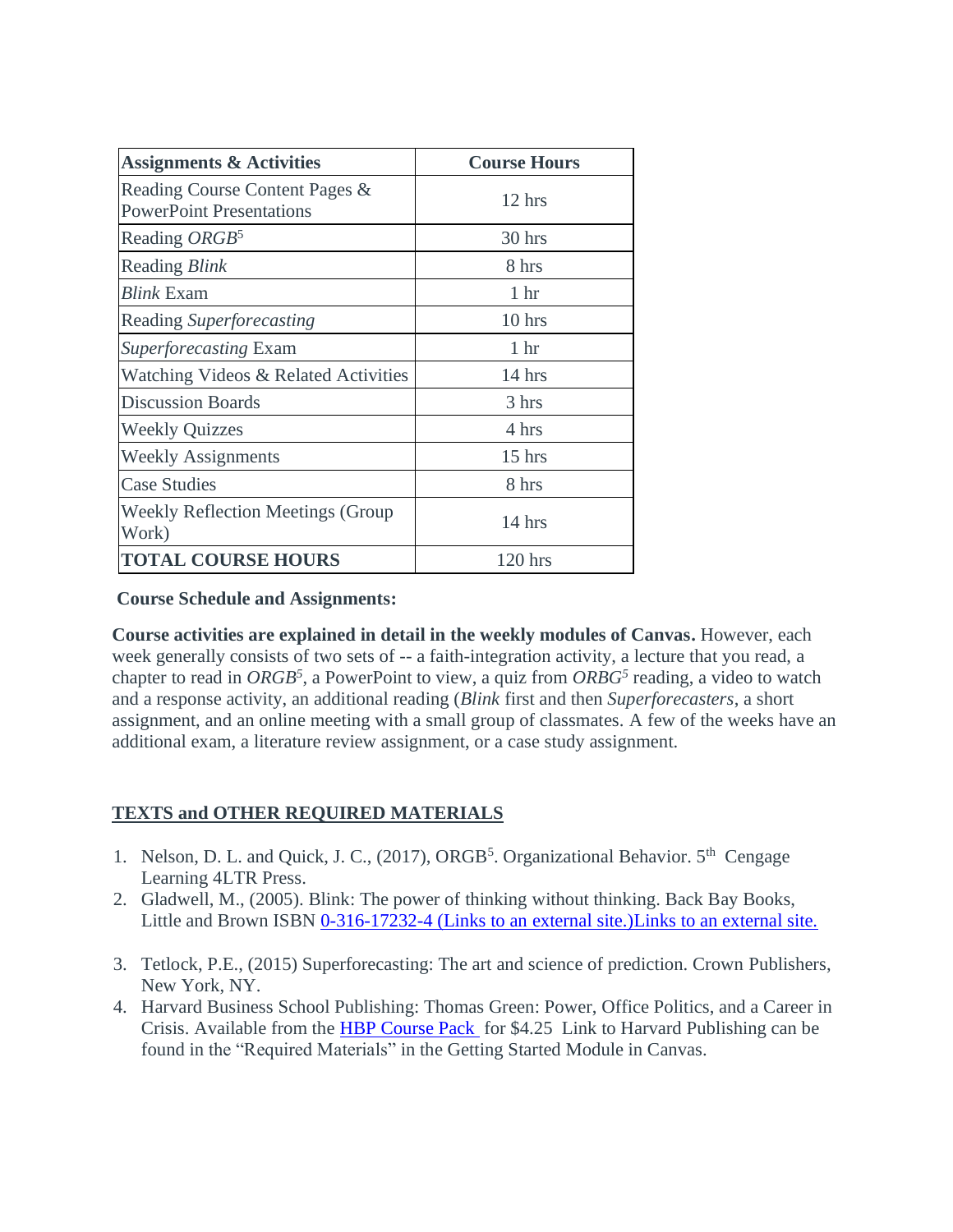NOTE: Students are responsible to have the required textbooks and other materials prior to the first day of class. Students are also encouraged to begin reading the materials in preparation for the class as soon as possible.

*Point Loma Nazarene University, as a non-profit educational institution, is entitled by law to use materials protected by the US Copyright Act for classroom education. Any use of those materials outside the class may violate the law. All supplemental materials posted on this course site (including articles, book excerpts, or other documents) are provided for your personal academic use. These materials may be protected by copyright law and should not be duplicated or distributed without permission of the copyright owner.*

### **ASSESSMENT AND GRADING**

Students are expected to participate in all weekly online meetings with their small groups, complete the course materials, and submit all required assignments/exams as scheduled and on time. Failure to do so will result in loss of points. Approximate points available are as follows:

| <b>Assignment</b>                                                                  | <b>Points</b> |
|------------------------------------------------------------------------------------|---------------|
| Text Chapters and Quizzes (two each week)                                          | 140           |
| Video Response Activities (two each week)                                          | 140           |
| <b>Weekly Assignments</b>                                                          | 175           |
| Weekly Reflections Meetings and Summaries with your Small<br>Group (one each week) | 70            |
| Ethics and Organizational Behavior Reflection                                      | 35            |
| Mid Term Exam                                                                      | 100           |
| <i>Blink</i> reading Exam                                                          | 50            |
| <i>Superforecasting reading Exam</i>                                               | 50            |
| Literature Review Assignments (there are five)                                     | 100           |
| <b>Final Case Study</b>                                                            | 140           |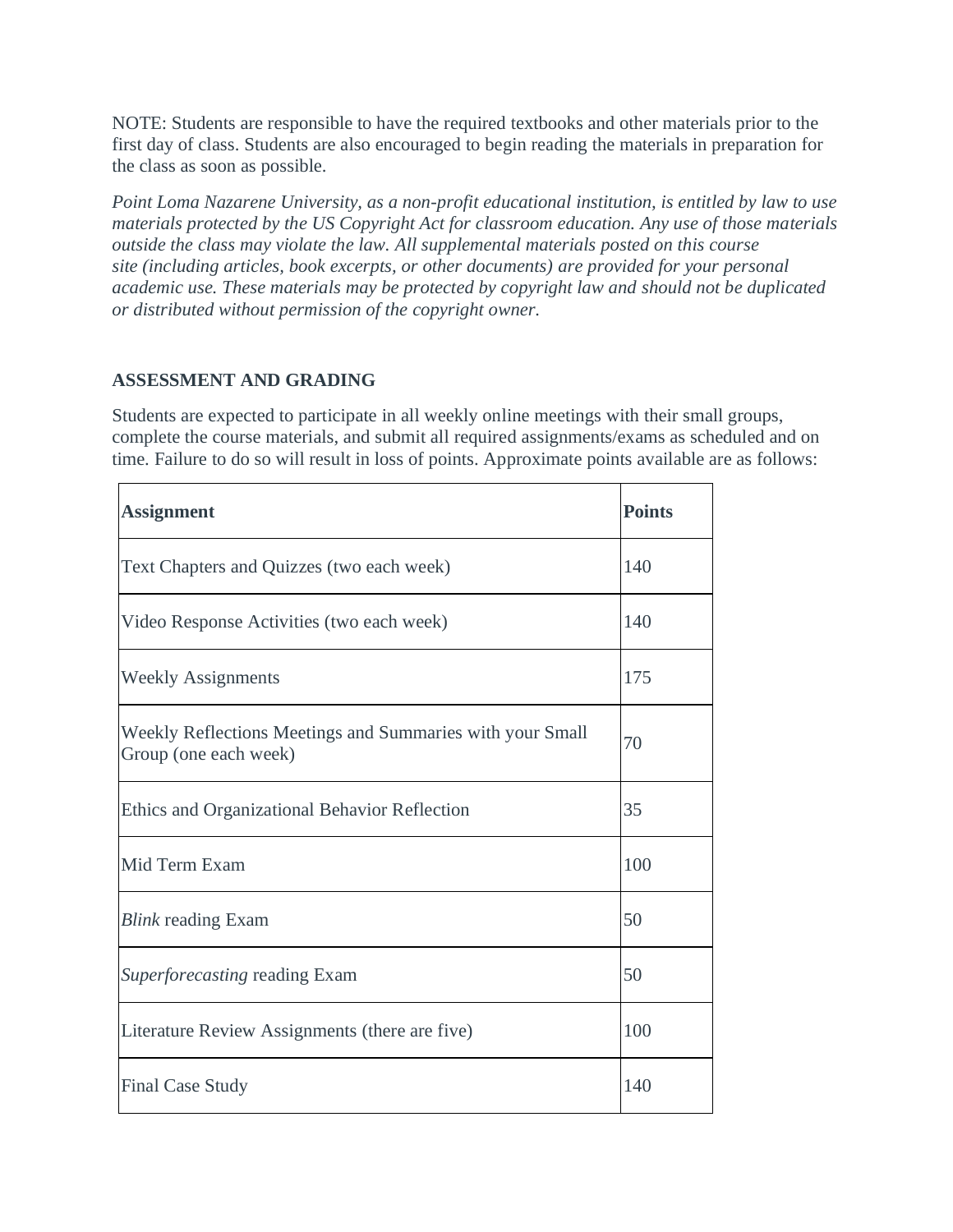| <b>Total</b><br>1000 |  |
|----------------------|--|
|----------------------|--|

- 1. Each week two quizes is given covering the material in the textbook chapter assigned. The quizes may be taken as many times as you like for the score you desire. Quizzes are timed and the computer will keep the final attempt. 10 points/quiz possible each week.
- 2. Reading assignments in both "Blink" and "Superforecasting" provide the material covered the book exams.
- 3. Each week there are two individual assignments.
- 4. Each week there is a reflection due from the assigned group. While it is difficult to do group work in a digital environment part of the intent of this work is to explore the different ways to work as a group when not in the same space or time.
- 5. There are 5 Literature Review assignments. 4 require a review and synthesis of the material in one scholarly research article on a directed subject. The final Literature Review assignment requires you to find, read, and synthesize the findings of 4 articles on a OB subject of your choosing.

Attendance and Participation are not specifically graded in this class. However, your attendance and participation are assessed through work that is timely, accurate, and engaged.

You are required to participate as part of a team/group. At least one weekly assignment (Reflections) requires that all members of a group be involved in the material that is turned in. You will be assigned to a group. In the digital environment we seem to be moving toward knowing how to work in a group that is only together digitally will be a valuable skill. Each group will need to develop a process that works for that particular group.

Please remember that the Gradebook in Canvas does not reflect any points for assignments not turned in during the semester. At the end of the semester all missing assignments are assigned a 0 and grades are assigned based upon the total of the work required, not the work turned in.

|   |                                         | <b>Standard Grade Scale Based on Percentage of Points Earned</b> |  |  |  |  |                               |                                                               |
|---|-----------------------------------------|------------------------------------------------------------------|--|--|--|--|-------------------------------|---------------------------------------------------------------|
|   |                                         | B                                                                |  |  |  |  |                               | $\mathbf F$                                                   |
| A |                                         |                                                                  |  |  |  |  |                               | 950-1,000 B + 870-899 C + 770-799 D + 690-699 F Less than 650 |
|   | A-900-949 B 830-869 C 730-769 D 670-689 |                                                                  |  |  |  |  |                               |                                                               |
|   |                                         |                                                                  |  |  |  |  | B-800-829 C-700-729 D-650-669 |                                                               |

# • **Grade Scale**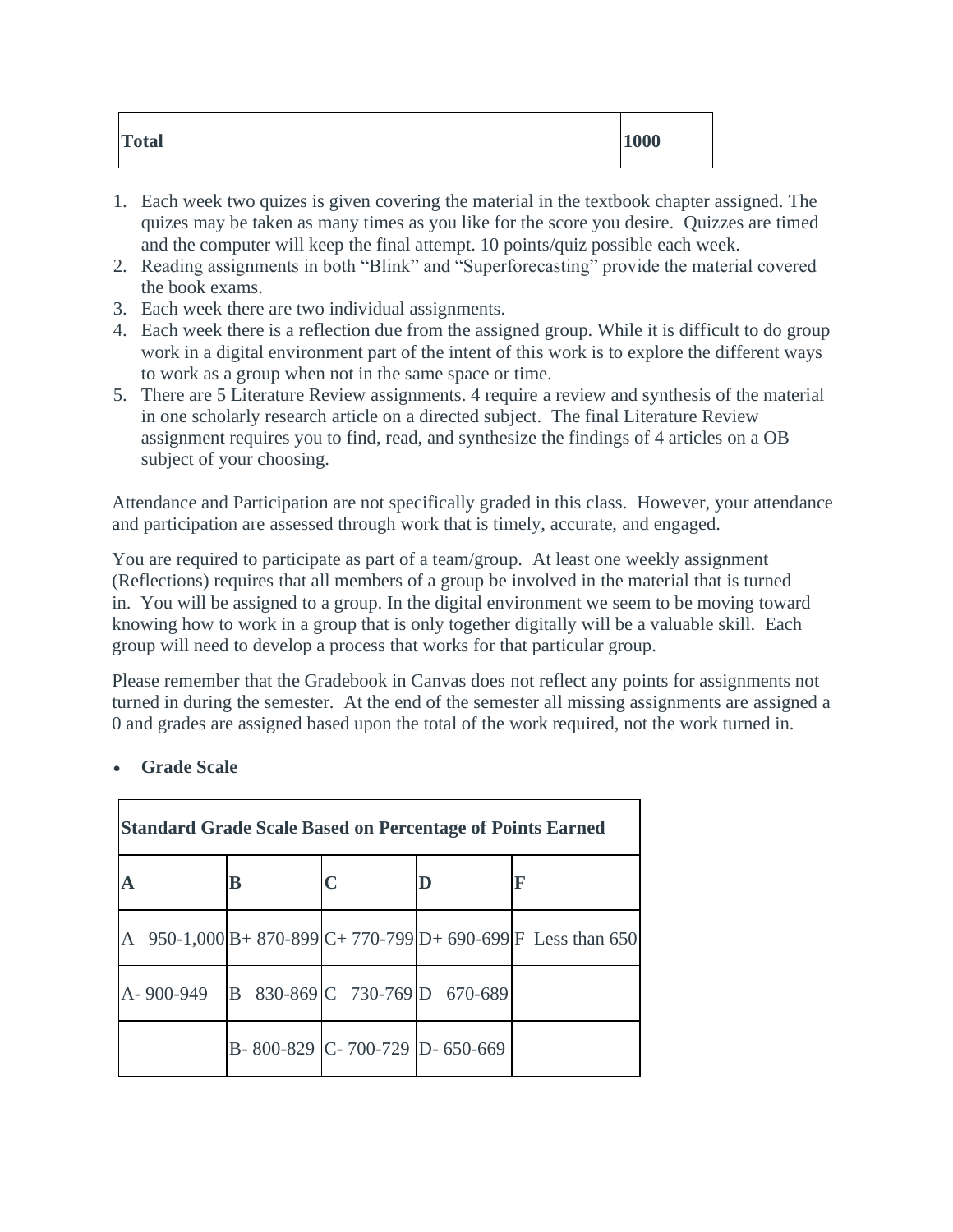## **INCOMPLETES AND LATE ASSIGNMENTS**

All assignments are to be submitted/turned in by the beginning of the class session when they are due—including assignments posted in Canvas. Incompletes will only be assigned in extremely unusual circumstances.

## **FINAL EXAMINATION POLICY**

Successful completion of this class requires taking the final examination **on its scheduled day**. No requests for early examinations or alternative days will be approved.

The final examination in this particular class is the final case study due on the final day of class.

## **STATE AUTHORIZATION**

State authorization is a formal determination by a state that Point Loma Nazarene University is approved to conduct activities regulated by that state. In certain states outside California, Point Loma Nazarene University is not authorized to enroll online (distance education) students. If a student moves to another state after admission to the program and/or enrollment in an online course, continuation within the program and/or course will depend on whether Point Loma Nazarene University is authorized to offer distance education courses in that state. It is the student's responsibility to notify the institution of any change in his or her physical location. Refer to the map on State Authorization to view which states allow online (distance education) outside California.

## **PLNU COPYRIGHT POLICY**

Point Loma Nazarene University, as a non-profit educational institution, is entitled by law to use materials protected by the US Copyright Act for classroom education. Any use of those materials outside the class may violate the law.

# **PLNU ACADEMIC HONESTY POLICY**

Students should demonstrate academic honesty by doing original work and by giving appropriate credit to the ideas of others. Academic dishonesty is the act of presenting information, ideas, and/or concepts as one's own when in reality they are the results of another person's creativity and effort. A faculty member who believes a situation involving academic dishonesty has been detected may assign a failing grade for that assignment or examination, or, depending on the seriousness of the offense, for the course. Faculty should follow and students may appeal using the procedure in the university Catalog for further policy information.

See the Academic Honesty Policy in the Graduate and Professional Studies Catalog for definitions of kinds of academic dishonesty and for further policy information.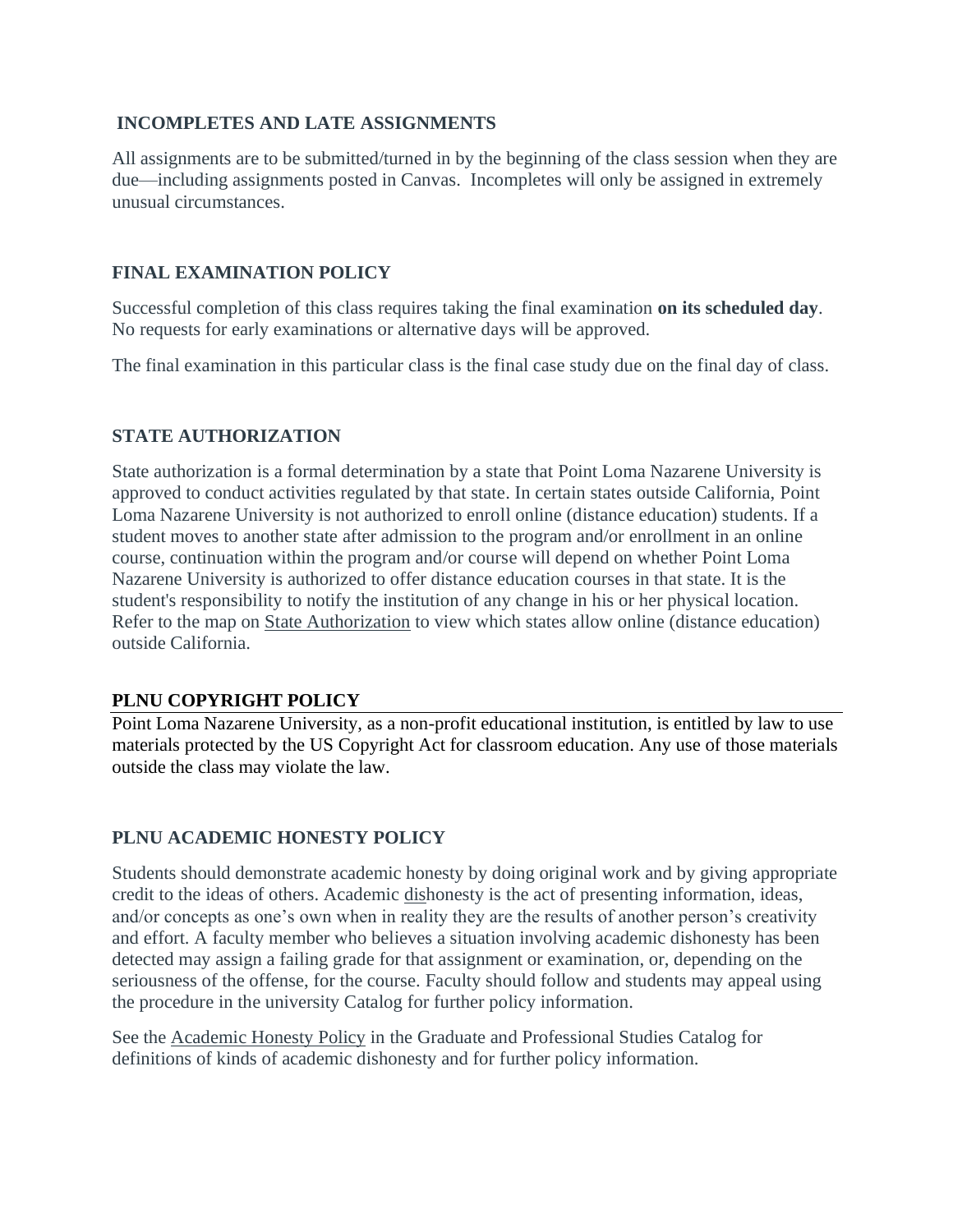# **PLNU ACADEMIC ACCOMMODATIONS POLICY<sup>®</sup>**

PLNU is committed to providing equal opportunity for participation in all its programs, services, and activities. Students with disabilities may request course-related accommodations by contacting the Educational Access Center (EAC), located in the Bond Academic Center [\(EAC@pointloma.edu](mailto:EAC@pointloma.edu) or 619-849-2486). Once a student eligibility for an accommodation has been determined, the EAC will issue an academic accommodation plan ("AP") to all faculty who teach courses in which the student is enrolled each semester.

Plnu highly recommends that students speak with their professors during the first two weeks of each semester term about the implementation of their AP in that particular course and/or if they do not wish to utilize some or all of the elements of their AP in that course.

Students who need accommodations for a disability should contact the EAC as early as possible (i.e., ideally before the beginning of the semester) to assure appropriate accommodations can be provided. It is the students responsibility to make the first contact with the EAC.

# **PLNU ATTENDANCE AND PARTICIPATION POLICY**

Regular and punctual attendance at all **synchronous** class sessions is considered essential to optimum academic achievement. If the student is absent for more than 10 percent of class sessions (virtual or face-to-face), the faculty member will issue a written warning of deenrollment. If the absences exceed 20 percent, the student may be de-enrolled without notice until the university drop date or, after that date, receive the appropriate grade for their work and participation. In some courses, a portion of the credit hour content will be delivered **asynchronously** and attendance will be determined by submitting the assignments by the posted due dates. See ADC Academic Policies in the Graduate and Professional Studies Catalog. If absences exceed these limits but are due to university excused health issues, an exception will be granted.

## **Asynchronous Attendance/Participation Definition:**

A day of attendance in asynchronous content is determined as contributing a substantive note, assignment, discussion, or submission by the posted due date. Failure to meet these standards will result in an absence for that day. Instructors will determine how many asynchronous attendance days are required each week.

Students taking online courses are expected to attend each week of the course. Attendance is defined as participating in an academic activity within the online classroom which includes posting in a graded activity in the course. (Note: Logging into the course does not qualify as participation and will not be counted as meeting the attendance requirement.)

Students who do not attend at least once in any 3 consecutive days will be issued an attendance warning. Students who do not attend at least once in any 7 consecutive days will be dropped from the course retroactive to the last date of recorded attendance.